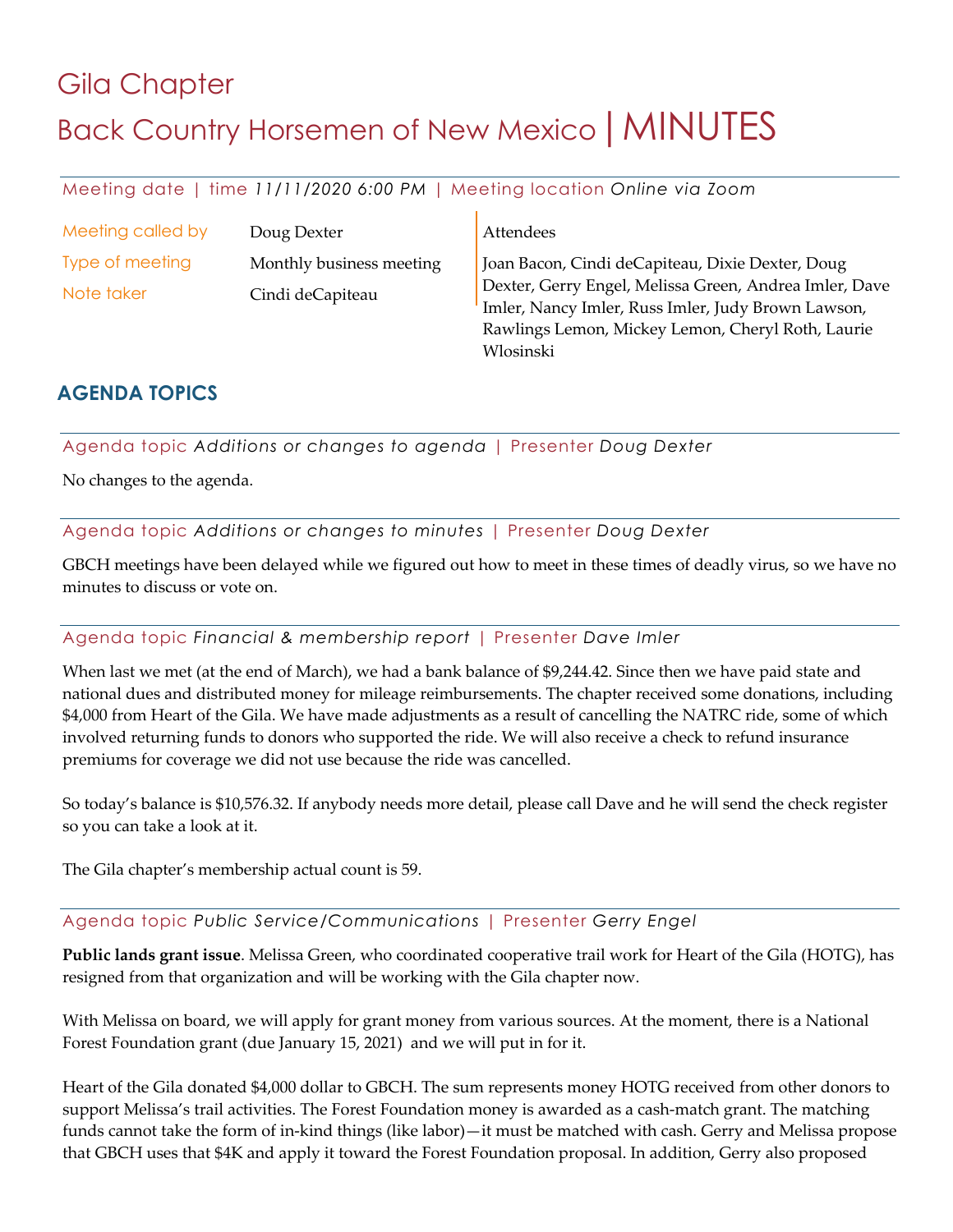that the GBCH add \$1,000 from our own accounts for a total of \$10,000 to support trail work. Gerry made a motion to that effect.

Doug asked for comments from the members present, but nobody had anything to say, so he called for a vote to use the HOTG money and an additional \$1,000 as an application basis for grant money from the National Forest Foundation. A unanimous affirmative vote ensued.

**Public Lands Action Overseer** (because "Public Lands Chair" sounds stupid). The state BCH authorities have surfaced, to wit: Every BCHNM chapter should appoint a capable soul to coordinate and oversee information and action relating to public lands. Gerry has been doing a lot of that with forest plan comments, Quiet Skies over the Gila (NO to the US Air Force regarding F-15 training flights in our expansive back yard), etc. and is willing to continue. Doug commented that Gerry is the right person to do it, and who was gonna disagree about that? Melissa extended an offer to help Gerry with his public lands duties. She also offered to help with other coordination stuff that Gerry's been doing. This is a good thing because both Gerry and Melissa know how to operate with the Forest Service. So Gerry Engel is the public lands chair for the Gila BCH chapter.

#### Agenda topic *GCSAR Activity* | Presenter *Laurie Wlosinski*

Search and rescue in Grant County hasn't been busy for the last three weeks, although there was a high level of SAR activity elsewhere in New Mexico.

#### Agenda topic *BCHNM Updates* | Presenter *Mickey Lemon, Rawlings Lemon*

The last BCHNM meeting was in September (or late August). It was a Cisco Webex meeting, annoying because people were having difficulty hearing. No minutes have been released from that meeting. Mickey noted that a state meeting is scheduled for this coming Saturday, but having heard of no further developments, she assumes the next meeting will probably be in January..

#### Agenda topic *Agreement to electronic meetings going forward* | Presenter *Doug Dexter*

Doug asked for a show of hands in favor of using Zoom to conduct GBCH meetings of the membership and board of directors. The favorable vote was unanimous, so meetings will be held online for the foreseeable future.

#### Agenda topic *Officer elections* | Presenter *Doug Dexter*

A while back, Doug distributed a list of the 2020 officer and committee chair positions. He asked tonight if anybody had an inclination to take on one of the leadership roles in place of the current officeholder. With characteristic enthusiasm, no changes were floated. Doug requested a motion to accept the current slate of officers for 2021. The motion was made by Joan Bacon and seconded by Laurie Wlosinski. A unanimous show of hands in favor sealed the fate of your hapless officers for another year.

#### Agenda topic *Membership applications and dues payment* | Presenter *Doug Dexter*

Obviously, these are challenging times for individuals to exchange information and money. Several ideas are bobbing around about how to re-up members and collect dues. This function mostly occurs at the chapter's Christmas party and everybody knows what's up with that this year. One option discussed is to send out the application form in an email and have folks fill it out, enclose a check, and mail it to the chapter's post office box. Other options were discussed, but the group settled on the initial proposal while we figure out how to take care of this in more elegant ways.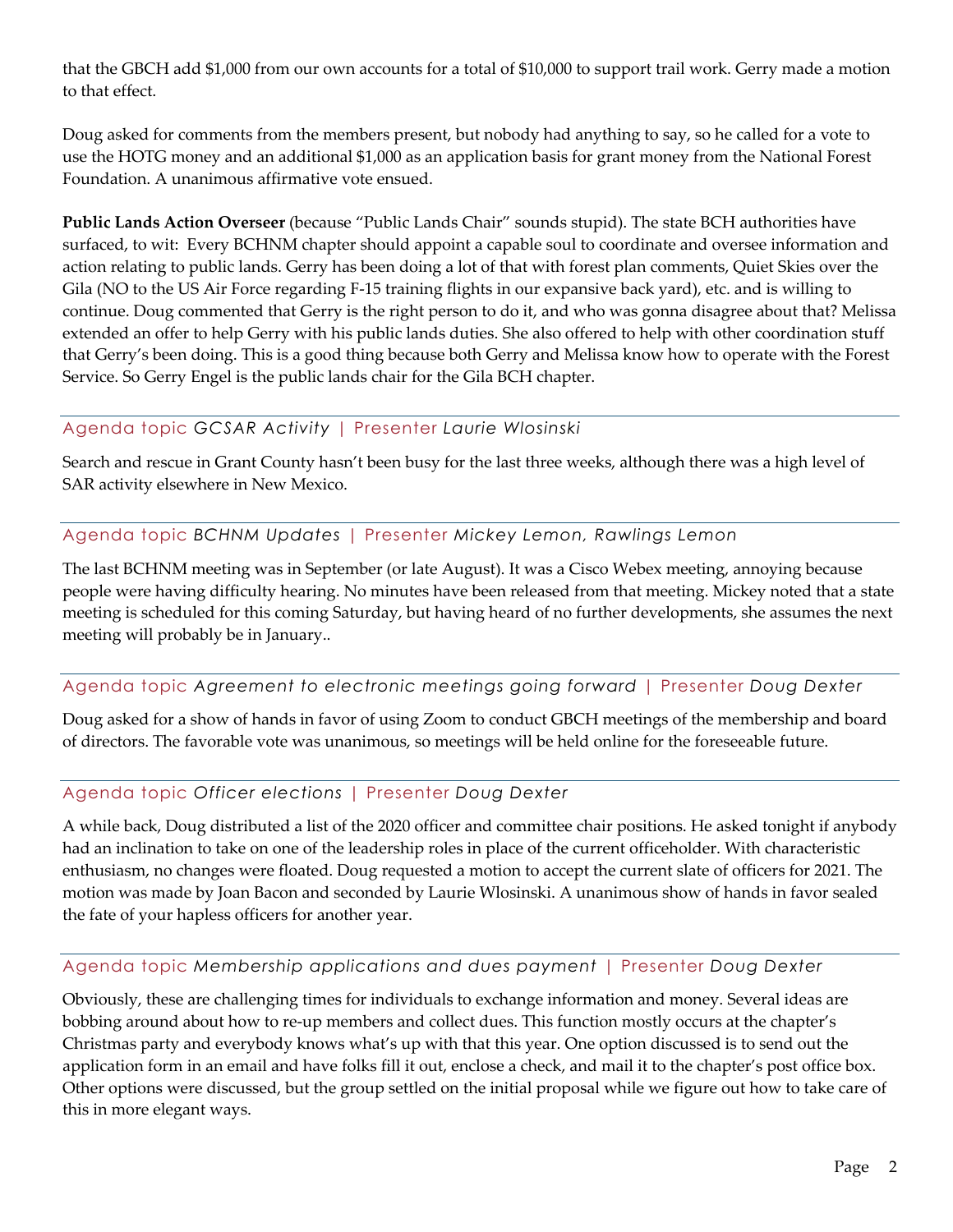One flaw in the selected strategy is that respondents must, as Dave Imler pointed out, have some means to print, sign, and mail the application back. How do we know everybody's going to be able to do that? Doug said that people who couldn't deal with that could contact him and he'd help git er done. Gerry noted that when he sets up the email, he can mention that if there's some reason they can't handle the mail-back strategy, they should text or email reply back to let us know and we can pick up the application. Doug added that for anybody who can't print the application, we can mail one to them.

For future development of dues payment strategies, Melissa suggested using a Google form for the application. You retrieve the form by way of a link to it online and fill it out. You type your name in a specific place to serve as an electronic signature. Google forwards all the responses to a designated destination, where the completed applications can be printed for paper files or stored online.

The discussion ran out of steam and everybody agreed to have the application distributed by email and sent back by snail mail, with offers of alternative return mechanisms.

In response to Doug's query, Dave reported that 2021 dues are \$30 for a single membership and \$40 for a family. Dave also noted that all we do with the dues money we receive is pass it along to the state and national; we keep very little of it for the chapter. Doug will work with Gerry and Jean on the cover letter and let you guys see it before we send it out.

| Action items                                                                 | <b>Person responsible</b> |
|------------------------------------------------------------------------------|---------------------------|
| Work with Gerry and Jean on the cover letter for 2021 membership<br>request. | Doug Dexter               |

### Agenda topic *National Trail Days* | Presenter *Gerry Engel*

Gerry suggested that we update the chapter website so that we can receive donations online. Doug asked Dave if this fundraising approach would cause any issue with 501c3 regulations. Dave answered, "Not as far as I know."

| <b>Action items</b>                       | <b>Person responsible</b> |
|-------------------------------------------|---------------------------|
| Investigate online donation possibilities | Cindi deCapiteau          |

#### Agenda topic *Membership Survey* | Presenter *Cindi deCapiteau*

In November, we distributed a survey (via email) that asked for information about barriers members face when they think about riding out for a chapter trail project. To date, Cindi has received only six responses, but expects more to come in. So far, the issues are as we expected: Members have jobs. Some are not confident with their sawyer skills. Melissa mentioned that she is happy to do a trails training if that would help the less-than-confident.

#### Agenda topic *Sawyer certifications, first aid* | Presenter *Gerry Engel*

And speaking of sawyers, the enduring need to maintain Forest Service certification as sawyers and providers of first aid is in a state of dormancy (no doubt temporary). Gerry has spoken with Ty Oliver, the Forest Service's crosscut saw coordinator, who asserts that the Forest Service held with the Forest Service is extending certifications because of the coronavirus. So if you've been certified in the past, you're ok for now. Officials for the state Forest Service are cheerful about helping with training, but Gerry is kinda sure now that with the increase in COVID-19 cases, there won't be much demand. Nevertheless, Gerry will keep trying to get some first aid training.